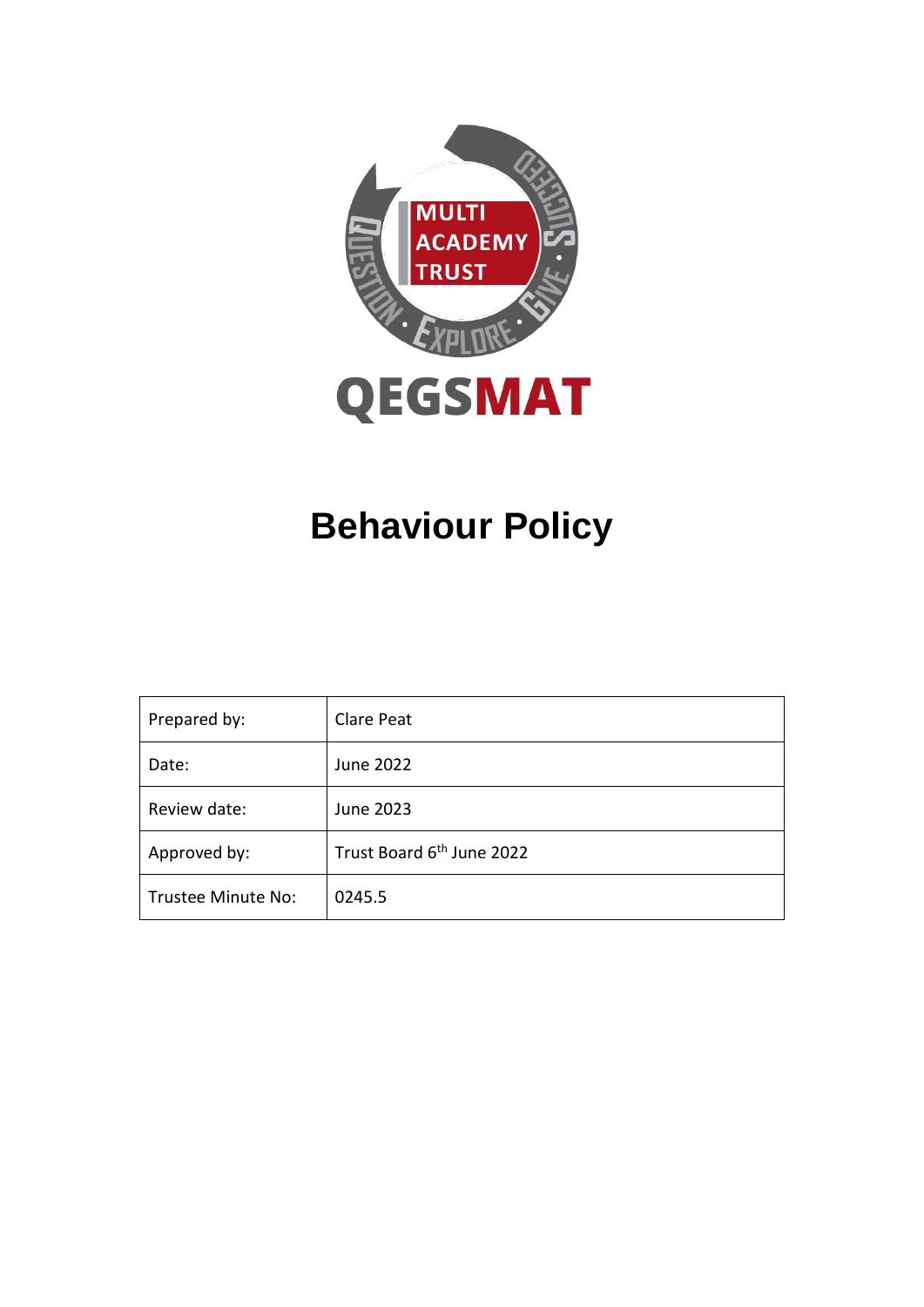### **Contents**

| $\mathbf{1}$ . |  |
|----------------|--|
| 2.             |  |
| 3.             |  |
| 4.             |  |
| 5.             |  |
| 6.             |  |
| 7.             |  |
| 8.             |  |
| 9.             |  |
| 10.            |  |
| 11.            |  |
| 12.            |  |
| 13.            |  |
| 14.            |  |
| 15.            |  |
| 16.            |  |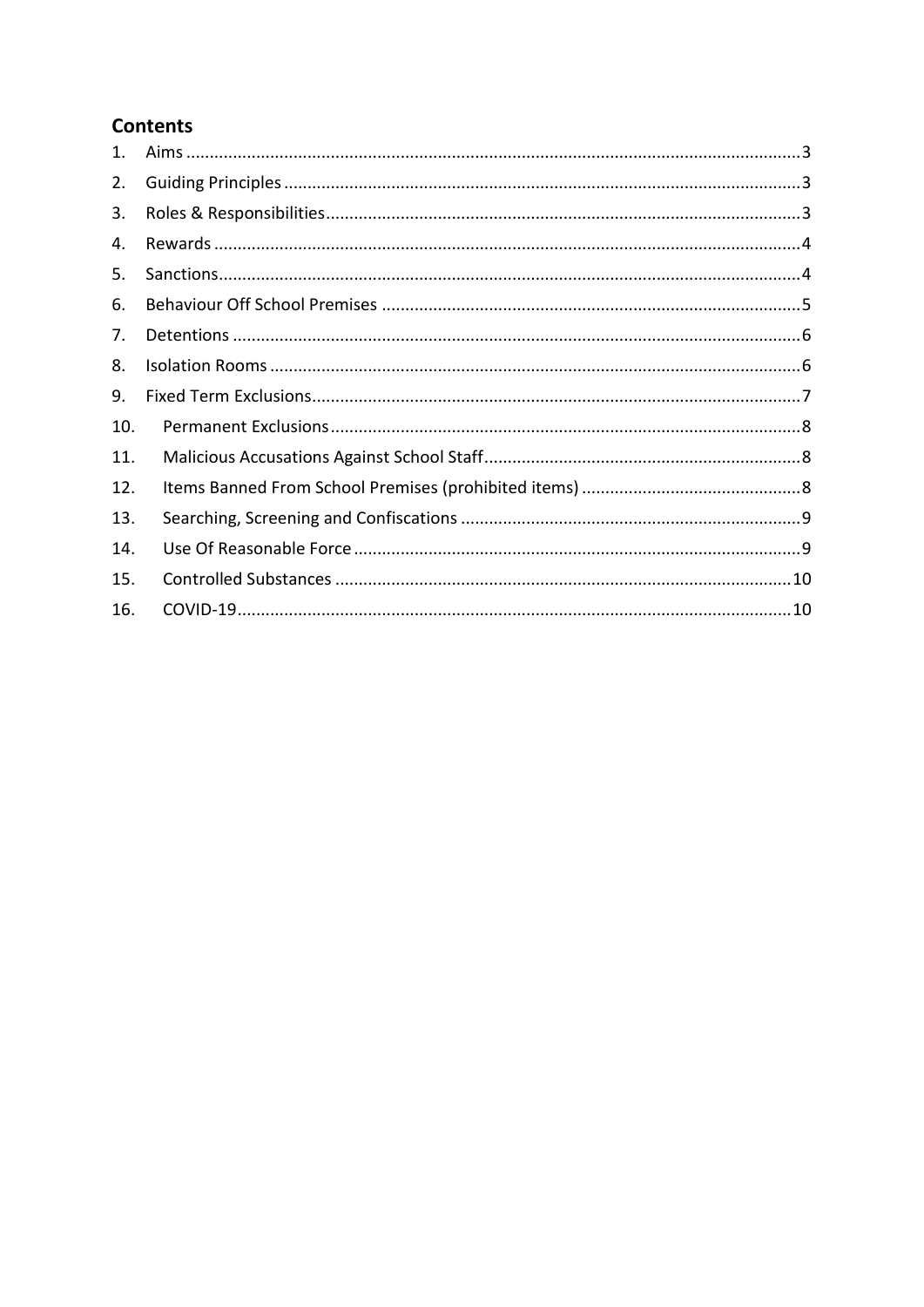#### <span id="page-2-0"></span>**1. Aims**

QEGSMAT (the Trust and its schools) aims to improve the life chances of all our young people by ensuring they receive the very best education. We aim to provide a happy, safe and stimulating environment based on mutual respect and shared values. Positive behaviour is a central pillar to creating this environment.

This policy has been impact assessed in the light of all other Trust policies and the Equality Act 2010.

#### <span id="page-2-1"></span>**2. Guiding Principles**

QEGSMAT schools are committed to:

- Promoting self-esteem, self-discipline, positive relationships and proper regard for authority, based on mutual respect.
- Ensuring equality and fair treatment for all.
- Having consistently high expectations of all pupils/students.
- Creating a climate for learning which enables effective teaching and learning to take place; teachers can teach and students and pupils can learn.
- Promoting a culture of recognition and encouragement in which all students and pupils can achieve.
- Encouraging positive relationships with parents/carers and the community.

#### <span id="page-2-2"></span>**3. Roles & Responsibilities**

#### **Local Governors** have overall responsibility for:

- Ensuring that the implementation of this Behaviour Policy and of the behaviour procedures at the school do not discriminate on any grounds, including but not limited to ethnicity/national origin, culture, religion, gender, disability or sexual orientation.
- Handling complaints regarding this policy, as outlined in the Trust's Complaints Policy.

#### The **Headteacher** is responsible for:

- Establishing the standard of behaviour expected by students and pupils at the school (including a student/pupil Code of Conduct).
- Determining the school rules and any disciplinary sanctions for breaking the rules.
- The day-to-day implementation of this policy.

All members of **staff and volunteers** are responsible for:

Adhering to this policy and ensuring that all students and pupils do too. Promoting a supportive and high-quality learning environment, and for modelling expected behaviour.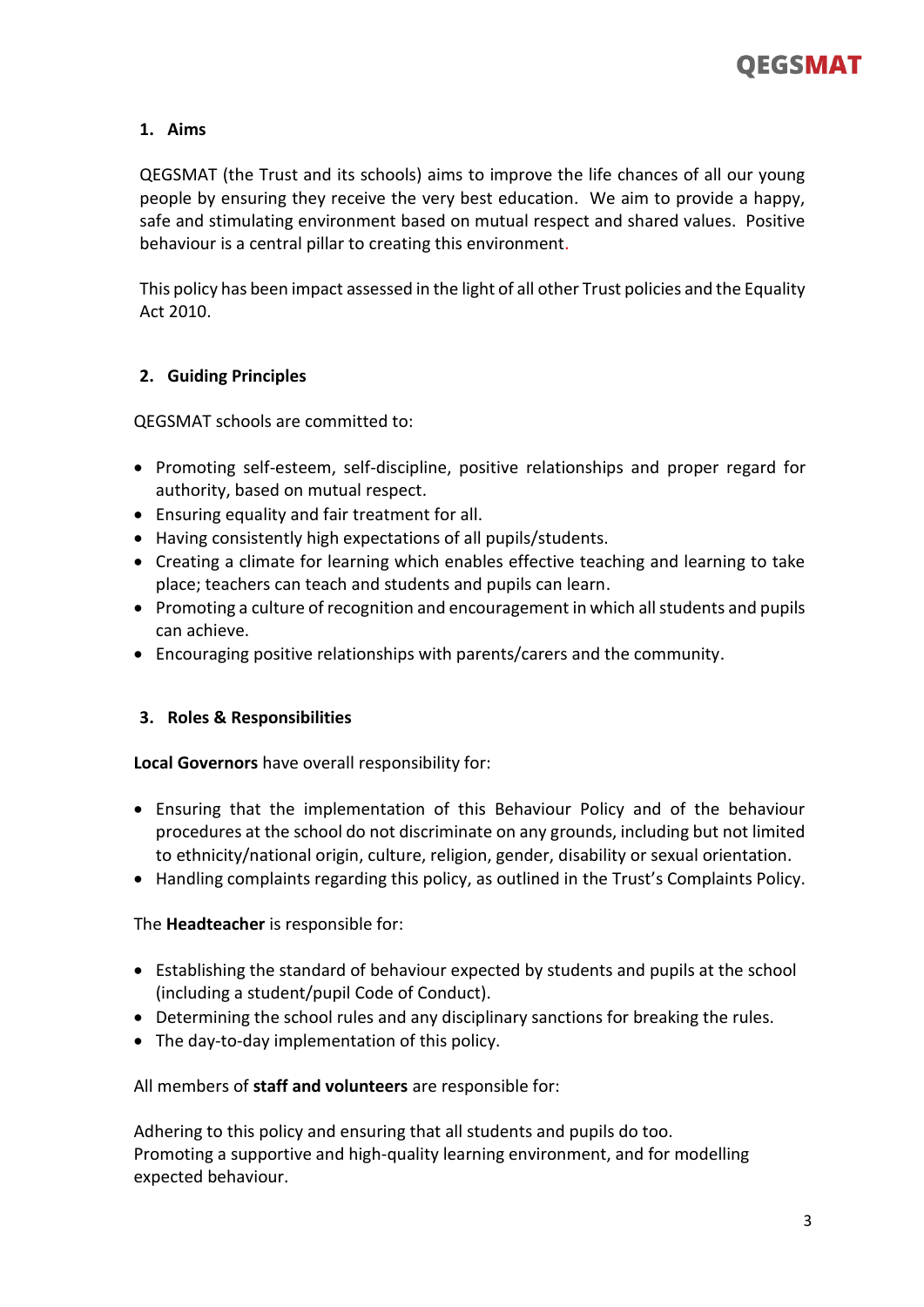• Consistently implementing the rewards and sanctions developed by the school/academy.

**Pupils/students** are responsible for:

- Their own behaviour both inside school and out in the wider community.
- Following their own school's Code of Conduct.
- Reporting any unacceptable behaviour to a member of staff.

#### **Parents/carers** are responsible for:

- The behaviour of their children inside and outside of school.
- Supporting their children's school/academy in implementing this policy and associated procedures.

#### <span id="page-3-0"></span>**4. Rewards**

QEGSMAT believe all young people respond positively to praise and encouragement and all staff in our schools will promote positive behaviour. Each school will develop and implement their own rewards, which will be clearly visible around the school and consistently implemented by all.

#### <span id="page-3-1"></span>**5. Sanctions**

Teachers should implement the appropriate behaviour procedures and/or sanctions in relation to students or pupils whose behaviour falls below the established Code of Conduct at the school.

In order for the sanction to be lawful, the school will ensure that:

- The decision to sanction a student or pupil is made by a paid member of school staff, or a member of staff authorised to do so by the Headteacher.
- The decision to sanction a student or pupil is made on the school premises or whilst the pupil/student is under the charge of a member of staff, such as during an educational trip/visit.
- The decision to sanction a student/pupil is reasonable and does not discriminate on any grounds, such as disability, race, special educational needs  $-$  as per the Equality Act 2010 in respect of safeguarding pupils/students with special educational needs, and any other equality rights.
- The school will ensure that all sanctions are reasonable in all circumstances, and will take into account the student/pupil's age, religious requirements and any special educational needs or disabilities.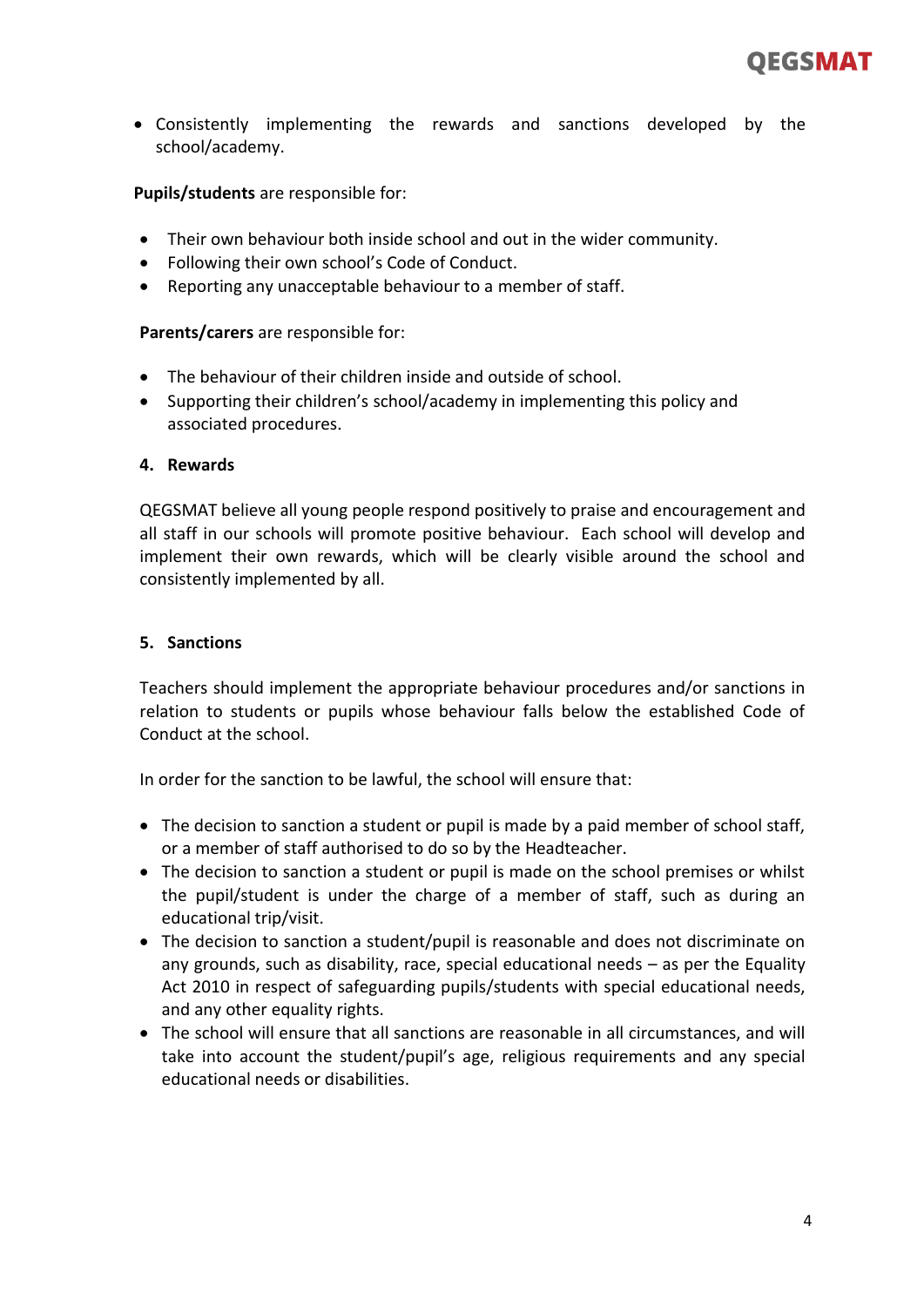

#### <span id="page-4-0"></span>**6. Behaviour Off School Premises**

Teachers are able to sanction students/pupils for misbehaviour outside of the school premises.

Teachers will follow the procedures in school for off-site issues, for example:

- Wearing school uniform.
- Travelling to or from school.
- Taking part in any school-related activity.
- In any way identifiable as being a pupil/student at the school.

Teachers may also implement appropriate sanctions off the school premises in respect of behaviour, that, irrespective of the above:

- Could negatively affect the reputation of the school.
- Could pose a threat to another student/pupil, a member of staff at the school, or a member of the public.
- Could disrupt the orderly running of the school.

Any bullying witnessed outside of the school premises and reported to a member of staff, will be dealt with in accordance with the school's Anti-bullying strategy.

The school will impose the same sanctions for bullying incidents and non-criminal bad behaviour, which is witnessed outside of the school premises, as, would be imposed for the same behaviour conducted on school premises.

In all cases of misbehaviour outside of the school premises, teachers will only impose any sanctions once the student/pupil has returned to the school premises or when under the supervision of a member of staff.

Where students/pupils display aggressive and/or threatening behaviour, or illegal activity discovered, the school will not hesitate to contact the police.

Sanctions will be dependent on the seriousness of the misdemeanour.

The school has a range of disciplinary measures, which can be used, including, but not limited to, the following:

- Giving a verbal warning.
- Providing extra work or repeating unsatisfactory work until it meets the required standard.
- Setting additional work as a sanction e.g. writing tasks.
- Taking away privileges, e.g. not being able to participate in non-uniform days, or losing extra, prized responsibility.
- Missing break/lunchtime, or detentions during lunchtime, after school and at weekends.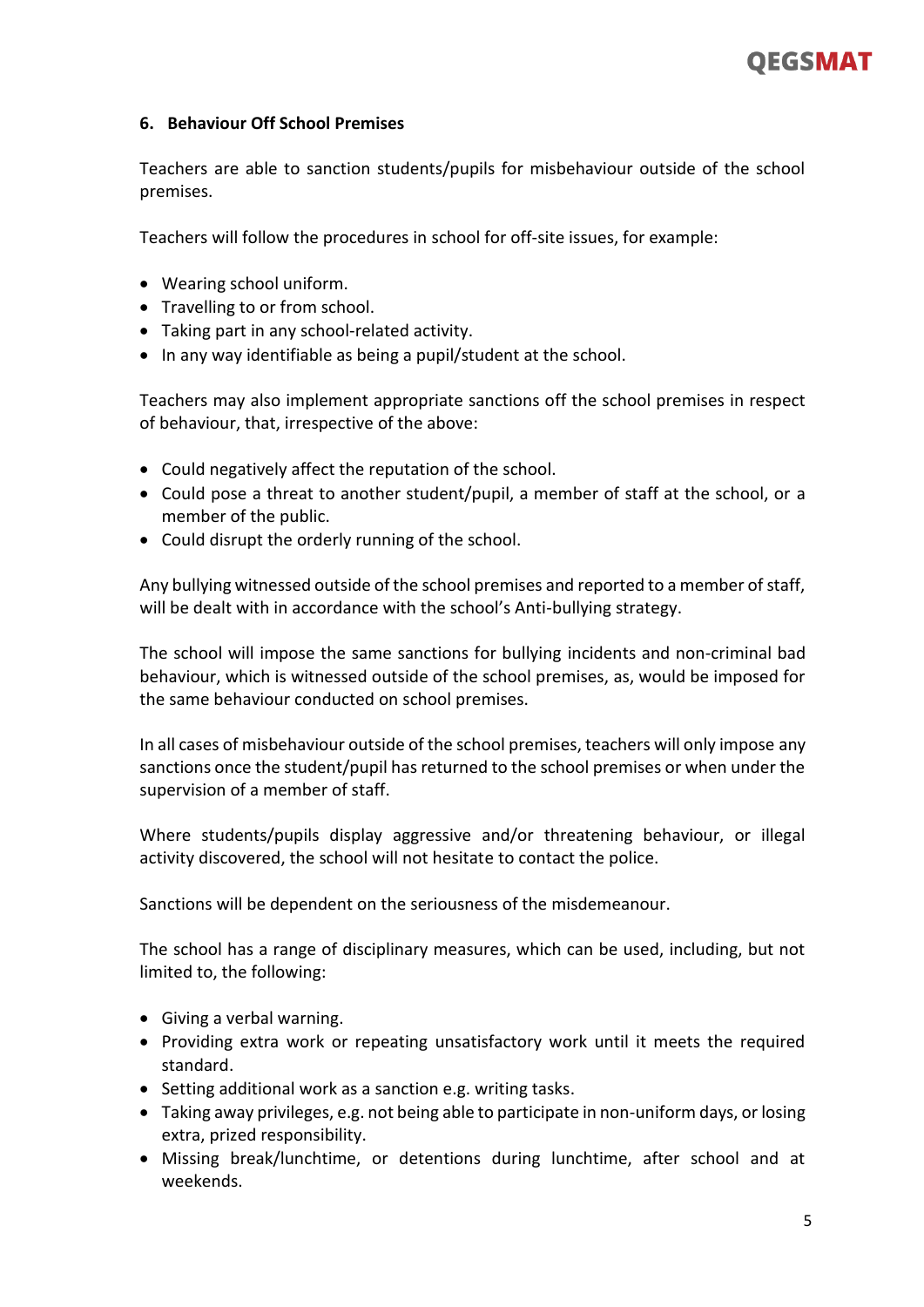

- Engaging in school-based community service.
- Placing the student/pupil on report for constant monitoring or other consistent behaviour checks.
- Excluding the student/pupil either temporarily or permanently, in extreme cases.

Following an allegation of serious unacceptable behaviour, the student/pupil may be isolated in another classroom whilst an investigation takes place.

#### <span id="page-5-0"></span>**7. Detentions**

The school will make it clear to parents/carers, students and pupils that they are able to use detention as a sanction, both during and outside of school hours, during term time on any designated school day.

Parental consent is not required for detentions and therefore, the school is able to issue detention as a sanction without first notifying the parents/carers of the pupil/student.

When issuing detentions, members of staff will ensure that they do so reasonably within the given circumstances, and that they take into account any additional needs of the student/pupil.

If the detention is during lunchtime, 15 minutes will be allocated to allow the pupil time to eat, drink and use the toilet.

When issuing detentions, which are set to be outside of school hours, the member of staff doing so will consider:

- Whether the detention is likely to put the student/pupil at risk.
- Whether the pupil/student has identified caring responsibilities, which would make the detention unreasonable.
- Whether the parents/carers ought to be informed of the detention, e.g. it may not be necessary to do so if the detention is for a short period after school and the pupil/student is able to return home safely.
- Whether suitable transport arrangements are in place between the parents/carers and the student/pupil. NB. It will be the parents/carers' responsibility to ensure arrangements are made, in all circumstances

#### <span id="page-5-1"></span>**8. Isolation Rooms**

Schools in the Trust may decide to move pupils/students to a separate room away from other pupils/students for a limited period, sometimes referred to as internal isolation. The arrangements for this will be made clear in the school level behaviour procedures. The school will ensure that student/pupil's health and safety is not compromised during their time in the isolation room, and that any additional requirements, such as special educational needs, are met. Work will be provided to ensure there is no loss of learning time.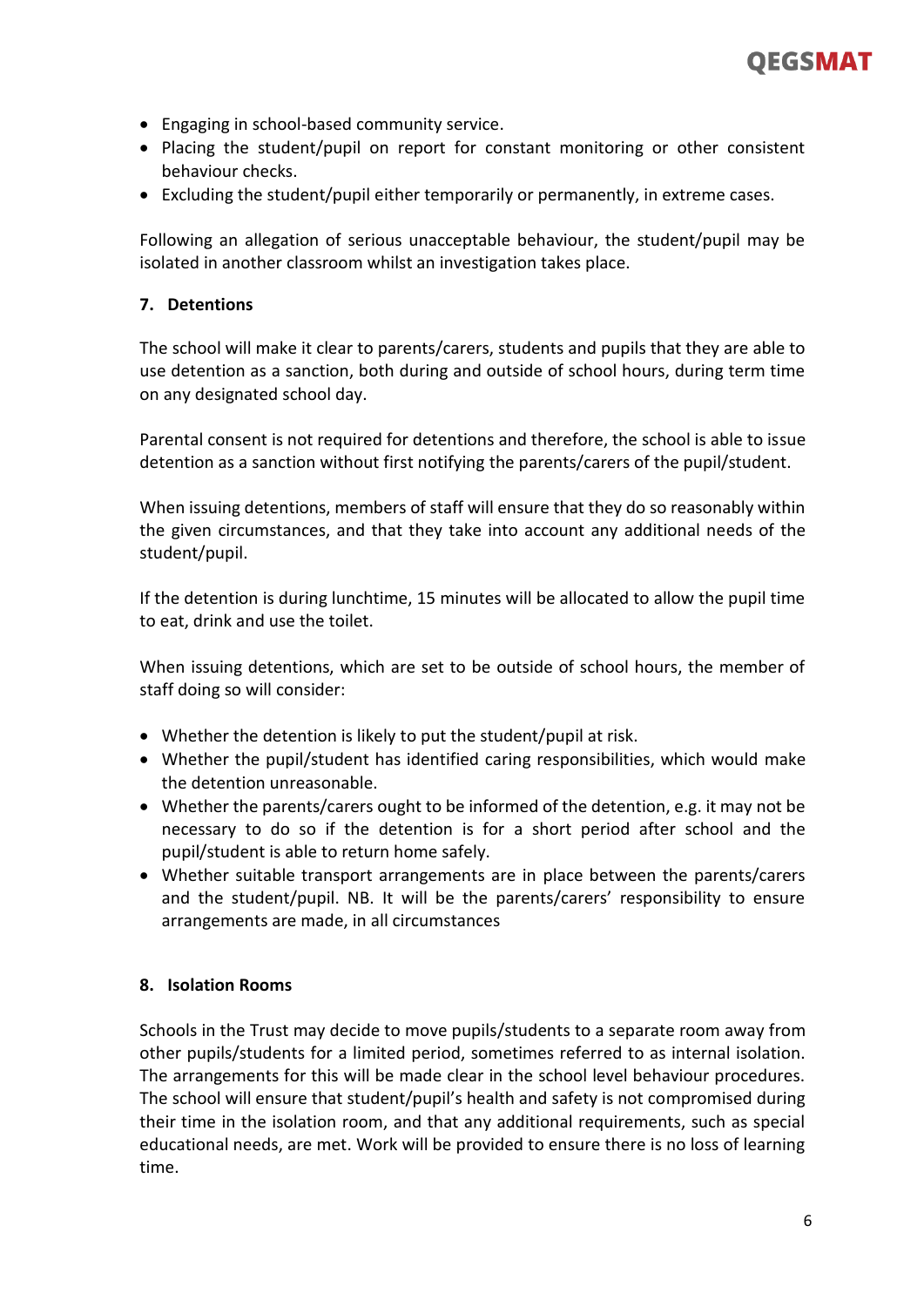

#### <span id="page-6-0"></span>**9. Fixed Term Exclusions**

Any recommendation for a fixed term exclusion must be submitted to the Headteacher or the Deputy Headteacher with the appropriate supporting evidence. This evidence should include a history of previous sanctions, support, and other interventions received by the student/pupil. While the school will take all reasonable steps to meet individual needs and help individuals to improve, the school will not tolerate behaviours which undermine the well-being or learning of others, or where in spite of support and intervention there is minimal or no improvement.

Exclusions, internal, fixed-term or permanent may be used in response to any of the following:

- Physical assault on a student/pupil or adult.
- Verbal abuse/threatening behaviour against a student/pupil or adult.
- Bullying.
- Racist abuse.
- Homophobic abuse.
- Sexual misconduct. (\*)
- Drug and alcohol related offences.
- Damage to property or possessions.
- Theft.
- Persistent disruptive behaviour.
- Defiance (wilful and repeated refusal to follow the instructions of a member of staff).
- Weapons related offences including the possession of weapons.
- Posing a health and safety threat.
- Malicious accusations against school staff.
- Any other offence deemed to be serious by the Headteacher or which brings the school into disrepute.

(\*) – Schools use the advice document 'Sexual violence and sexual harassment between children in school and colleges December 2017' as a basis for determining what behaviours are considered as sexual violence and sexual harassment. In addition, schools will ensure that victims are supported and that reasonable sanctions are put in place. Schools will also maintain logs of these incidents.

Following a phone call to the parent/carer, a letter will be sent to the parent/carer on the day the fixed term exclusion is issued. The letter will give details of the time, location and attendees for the re-admission meeting. Normally, the student/pupil will also be given a copy of the letter to take home. At this meeting, a re-admission contract will be agreed. The terms of this contract will vary according to individual student/pupil's need but could include the following:

- Student/pupil report to senior leader or pastoral lead in the school.
- Phased return arrangements.
- Individualised timetables.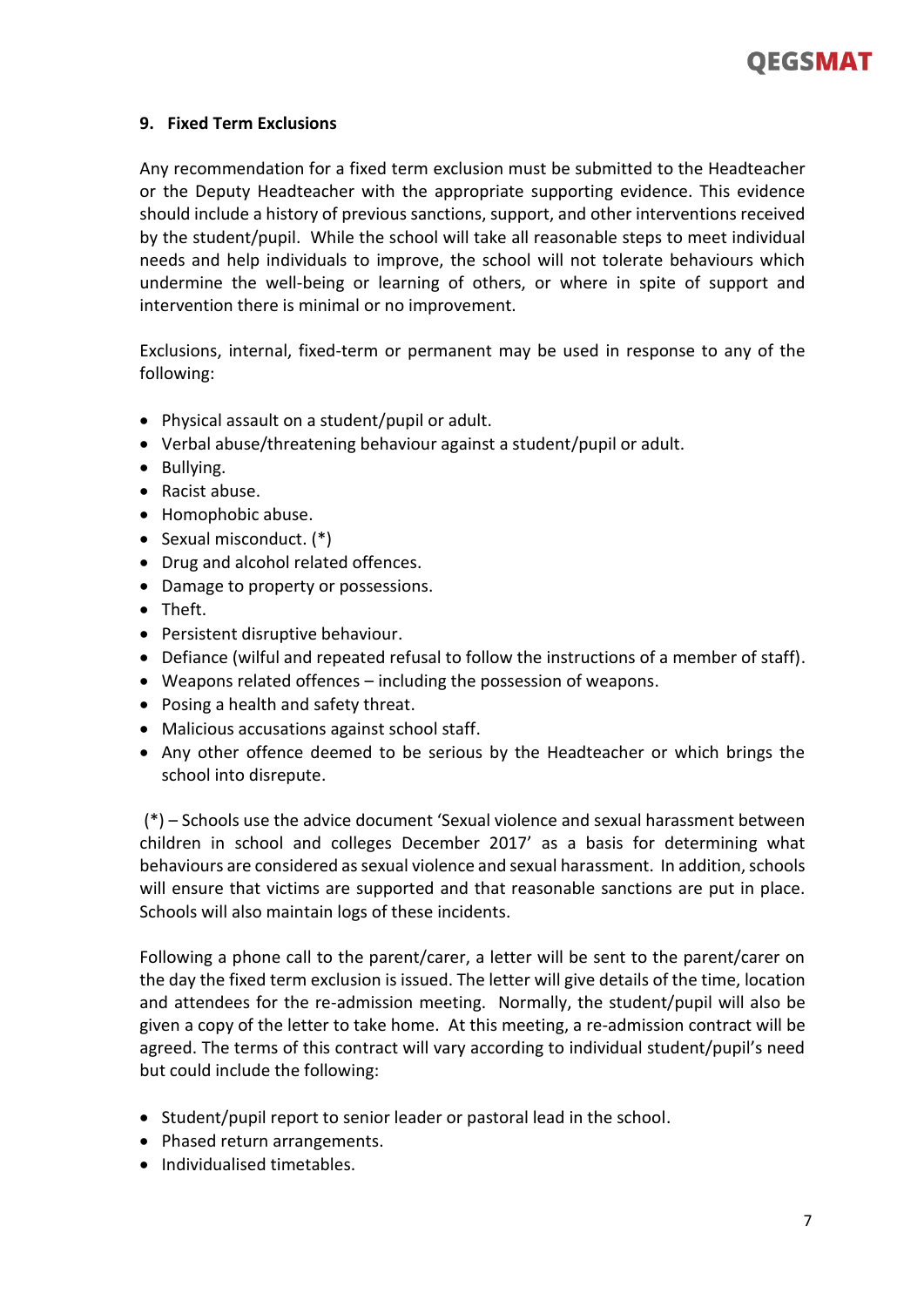

- Managed move options.
- Other support or intervention to re-engage the student/pupil in learning.

In some circumstances, the re-integration meeting may include a warning of the danger of a future permanent exclusion. This can only take place with the express permission of the Headteacher.

#### <span id="page-7-0"></span>**10. Permanent Exclusions**

Permanent exclusion is a very serious matter and will only be considered when all other forms of intervention and sanction have been explored by the school. This may include considering managed moves or other alternative provision. Any recommendation for a permanent exclusion must include a robust evidence base and must be conducted within the legal framework surrounding permanent exclusions. Only the Headteacher can make a recommendation for permanent exclusion for the school and this recommendation is subject to the agreement of the CEO before the decision to carry out a permanent exclusion is taken. The permanent exclusion is heard by a panel from the Local Governors, where it is considered for reinstatement. The exclusion and appeals process is outlined in a letter from the school to the parent/carer.

#### <span id="page-7-1"></span>**11. Malicious Accusations Against School Staff**

QEGSMAT schools recognise that there may be occasions when a student/pupil needs to raise issues about the actions of a member of staff and have procedures for dealing with concerns. However, where the allegation arises from malicious intent or fabrication, the school will respond with an appropriate disciplinary action, which may include internal, fixed term or permanent exclusion.

#### <span id="page-7-2"></span>**12. Items Banned From School Premises (prohibited items)**

- Fire lighting equipment: Matches, lighters, etc.
- Cigarettes.
- Tobacco.
- Cigarette papers.
- Electronic cigarettes and vapes.
- Alcohol.
- Solvents.
- Any form of illegal drugs.
- Any other drugs, except medicines covered by the prescribed medicines procedure.
- Knives/blades.
- Guns (including replicas and BB guns).
- Laser pens.
- Fireworks.
- Caffeinated energy drinks.
- Offensive materials (i.e. pornographic, homophobic, racist etc.).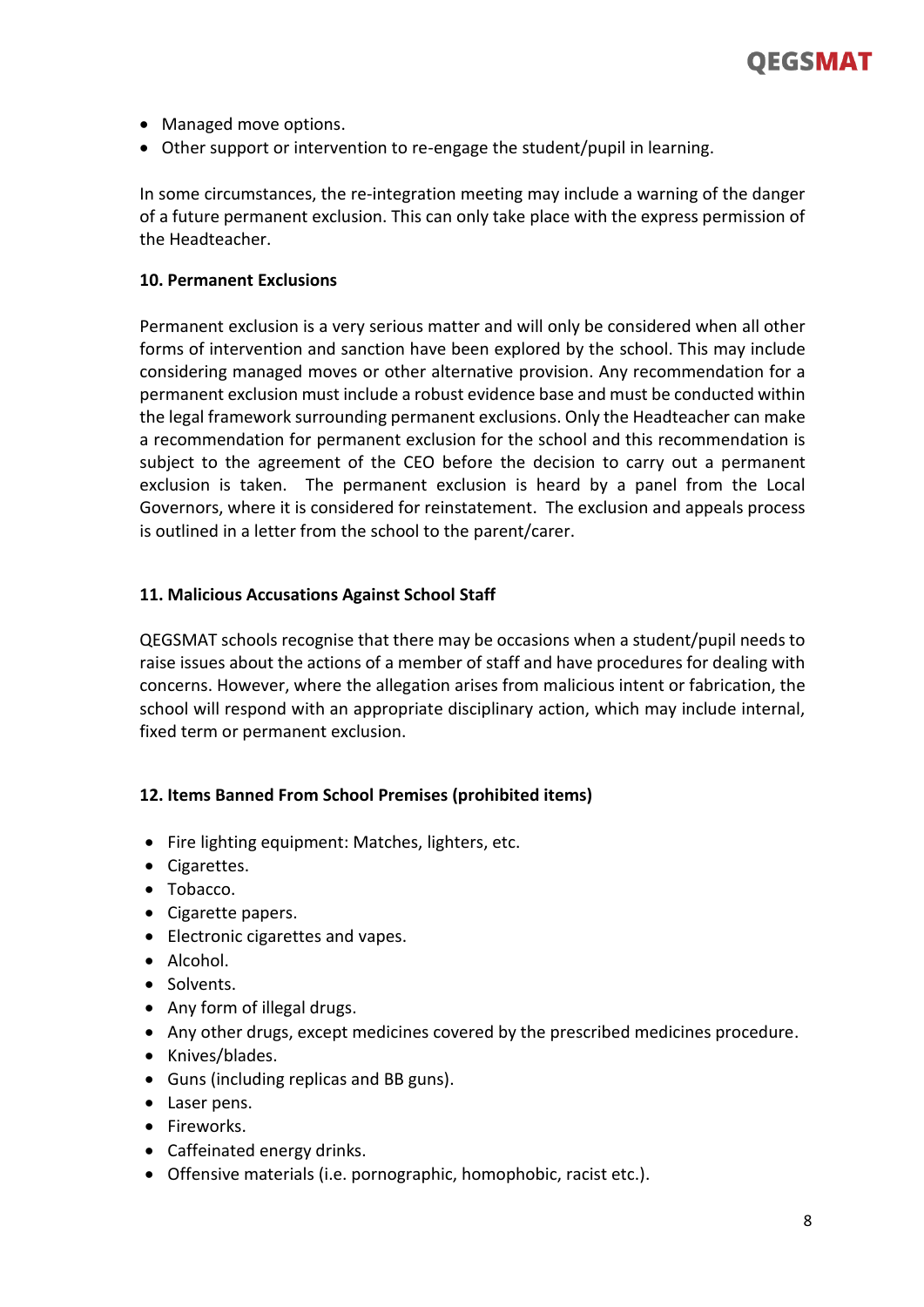

• Aerosols including deodorant and hair spray.

#### <span id="page-8-0"></span>**13. Searching, Screening and Confiscations**

The Trust acknowledges its duties and responsibilities under the Education Acts of 1996 and 2011, the Education and Inspections Act of 2006 and Health and Safety at Work 1974 in respect of searching and screening students and pupils as well as confiscation.

Headteachers, and staff authorised by them, have a statutory power to search students/pupils and their possessions (e.g. clothing, bags or lockers) without consent, where they have reasonable grounds for suspecting that a student/pupil may have a prohibited items (listed above).

Staff members may instruct a student/pupil to remove outer clothing, including hats, scarves, boots and coats.

A student/pupil's possessions will only be searched in the presence of the student/pupil and another member of staff, unless there is a risk that serious harm will be caused to any person(s) if the search is not done immediately, and it is not practicable to summon another member of staff.

A staff member carrying out a search can confiscate anything which they have reasonable grounds to suspect is a prohibited item.

The school is not liable for any damage to, or loss of, any confiscated item.

The police will be contacted if any weapons, knives, illegal substances and extreme or child pornography are discovered by a member of staff.

For all other items, it is at the discretion of the member of staff to decide if, and when, an item will be returned to a pupil/student.

Parents/carers will be informed of any confiscated item and may be required to collect the item (unless the item relates to alcohol, illegal drugs or tobacco), from the school office.

#### <span id="page-8-1"></span>**14. Use Of Reasonable Force**

Members of staff are able to use reasonable force to prevent students/pupils from committing an offence, injuring themselves or others, or damaging property.

Members of staff are also able to use reasonable force in order to maintain good order and discipline in the classroom.

The Headteacher and other authorised members of staff are able to use reasonable force when conducting a search without consent for certain prohibited items, including the following: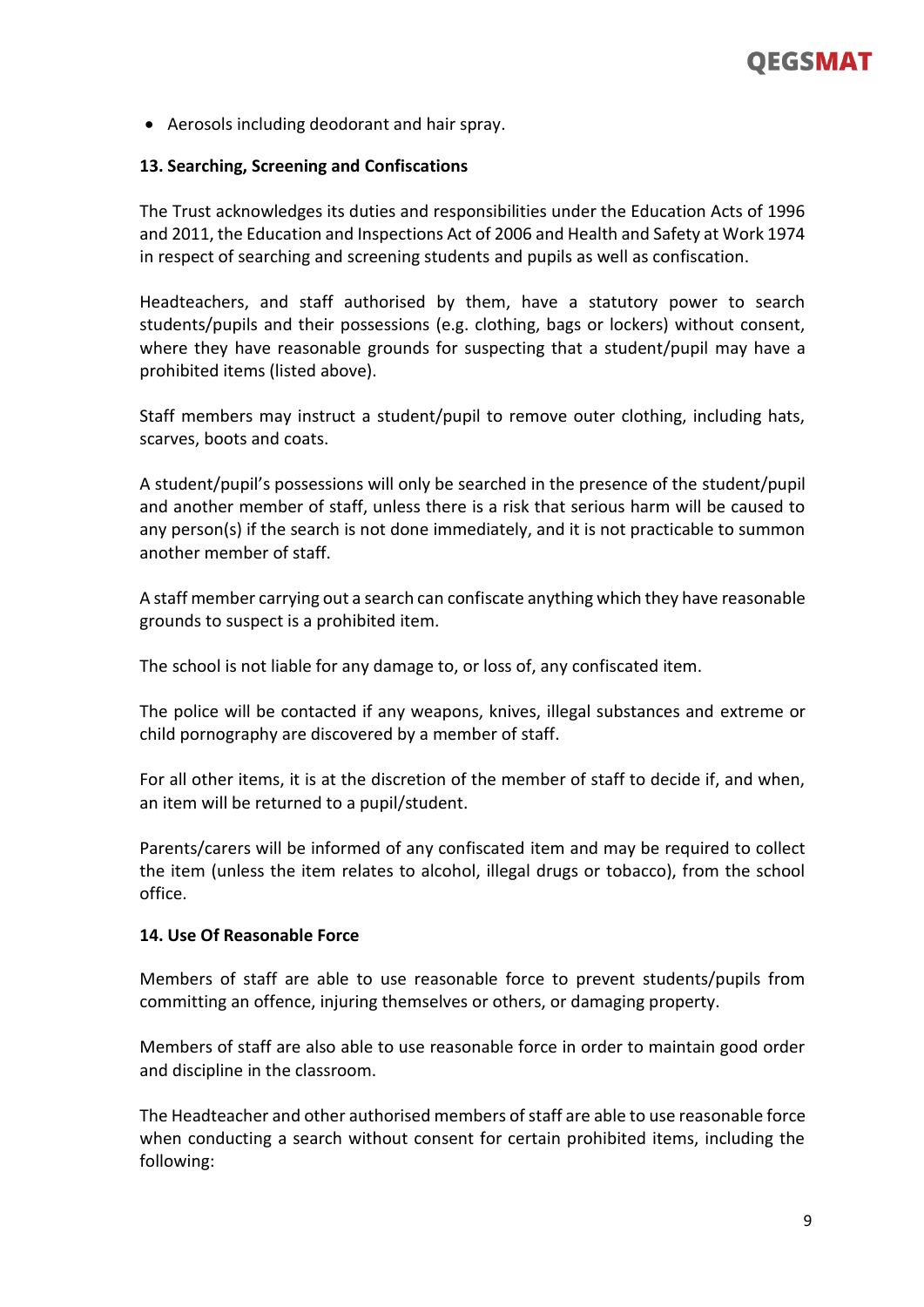## OEGSMAT

- Knives.
- Weapons.
- Illegal drugs.
- Stolen items.
- Tobacco and cigarette papers.
- Fireworks.
- Pornographic images.

<span id="page-9-0"></span>Any articles that have been used, or could be used.

#### **15. Controlled Substances**

QEGSMAT has a zero tolerance policy on illegal drugs and legal highs.

Following the identification and confiscation of a controlled substance, the staff member will seal the sample in a plastic bag and include details of the date and time of the confiscation and any witness/witnesses present.

The staff member will store the sample in a secure location.

The incident will be reported to the police immediately. The police will then collect the item and deal with it in line with their agreed protocols.

The school will name the pupil/student from whom the drugs were taken to the police, and a full incident report will be completed.

Any further measures will be undertaken in line with the school's Child Protection and Safeguarding Policy.

Where controlled substances are found on school trips away from the school premises, the parents/carers/guardians of the student/pupil, as well as local police, will be notified.

#### <span id="page-9-1"></span>**16. COVID-19**

All pupils/students (and their parents/carers) are expected to follow government guidelines.

Any additions to a school's rules/routines related to COVID-19 will be clearly communicated, including any sanctions which will be imposed for breaking these.

Specific COVID-19 'risky behaviours' include;

- Physical contact with someone who is not part of your household (this can include but is not limited to touching, punching, hugging etc.).
- Spitting.
- Sharing equipment/containers e.g. water bottles.
- Sharing food items.
- Deliberate coughing.